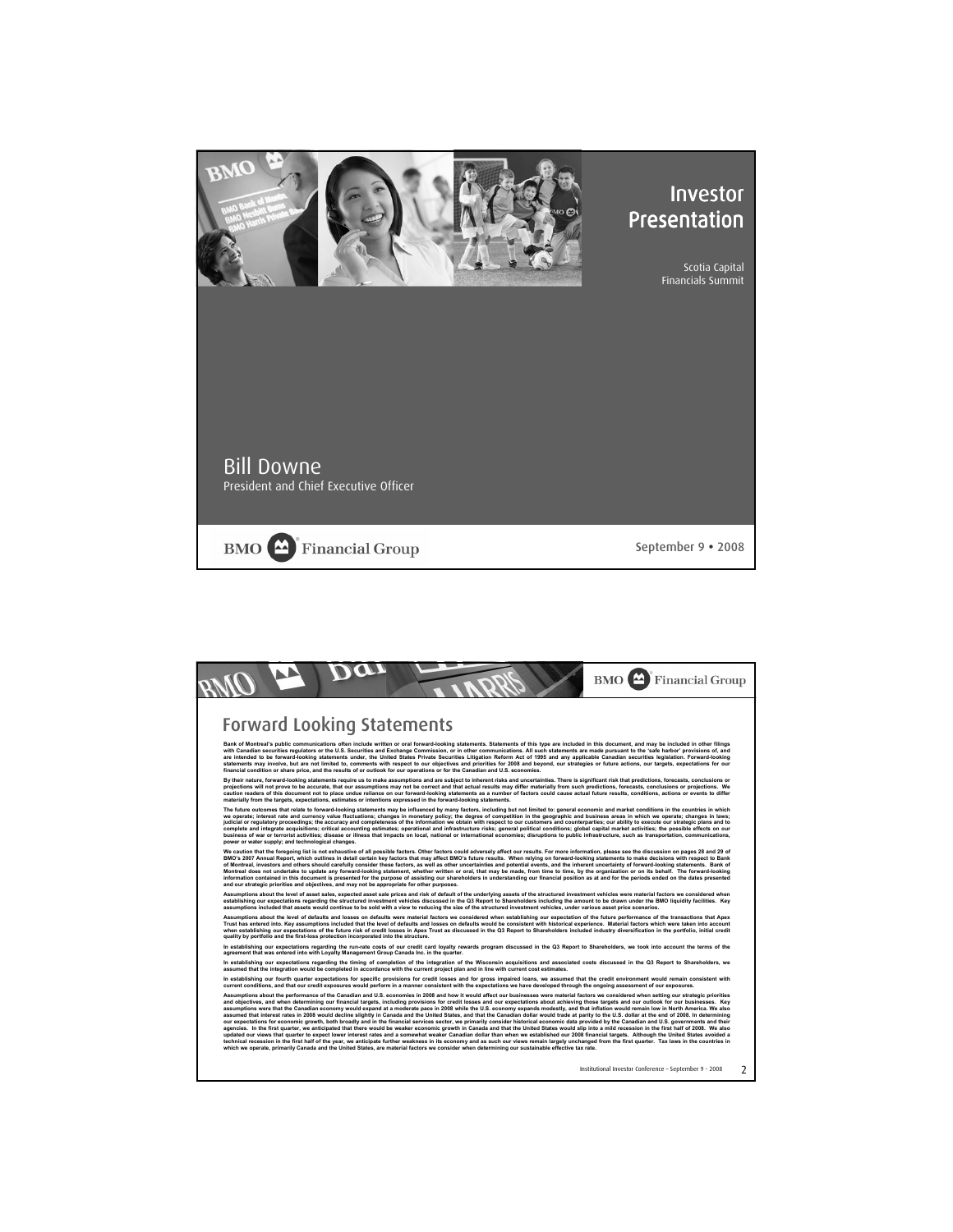

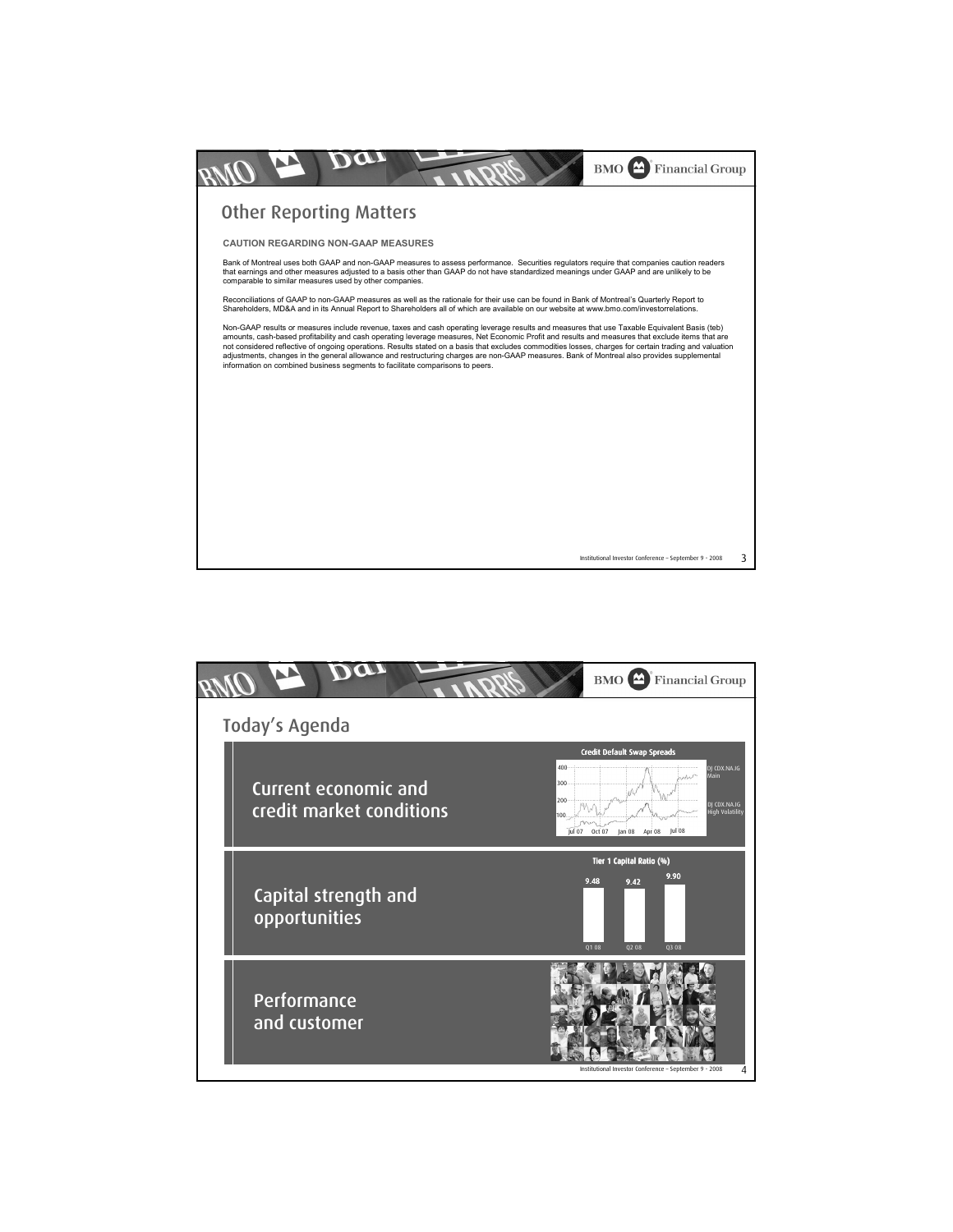|                                                                                       |                                                                                                                                |            |                          | $BMO$ $\triangle$<br><b>Financial Group</b> |  |
|---------------------------------------------------------------------------------------|--------------------------------------------------------------------------------------------------------------------------------|------------|--------------------------|---------------------------------------------|--|
| Discipline in Credit Risk Management is a Source of<br><b>Competitive Strength</b>    |                                                                                                                                |            |                          |                                             |  |
| Specific PCL as a % of Average Net Loans and Acceptances<br>(including Reverse Repos) |                                                                                                                                |            |                          |                                             |  |
|                                                                                       |                                                                                                                                | <b>BMO</b> | Canadian<br>Competitors* |                                             |  |
|                                                                                       | <b>YTD Q3 08</b>                                                                                                               | 0.46       | 0.31                     |                                             |  |
|                                                                                       | F2007                                                                                                                          | 0.15       | 0.24                     |                                             |  |
|                                                                                       | 16 Year Average<br>1992 to 2007                                                                                                | 0.33       | 0.54                     |                                             |  |
|                                                                                       | *BMO's Canadian competitors include: BNS, CM, NA, RY, TD<br>Competitor average excludes the impact of TD's sectoral provisions |            |                          |                                             |  |
| 5<br>Institutional Investor Conference - September 9 · 2008                           |                                                                                                                                |            |                          |                                             |  |

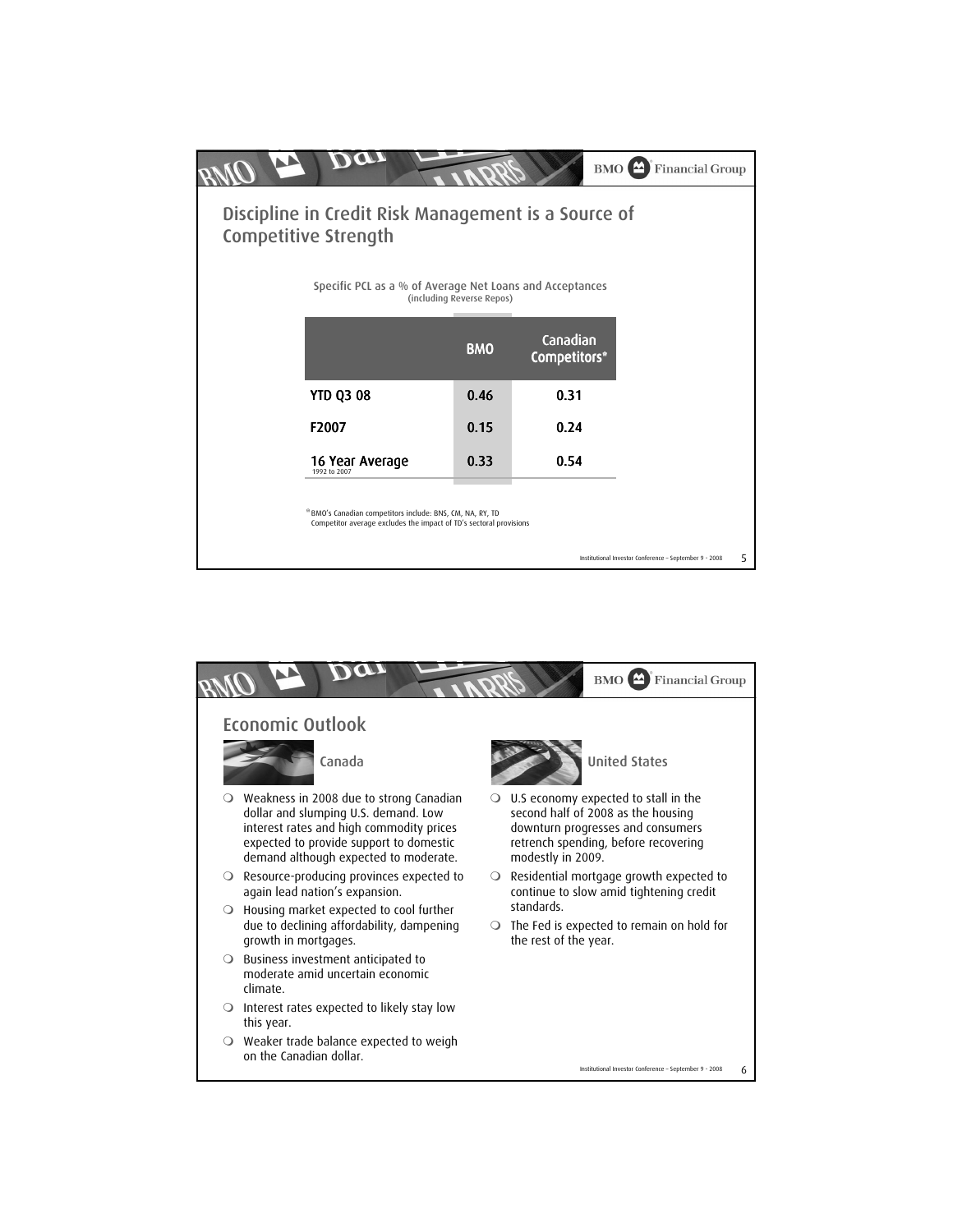

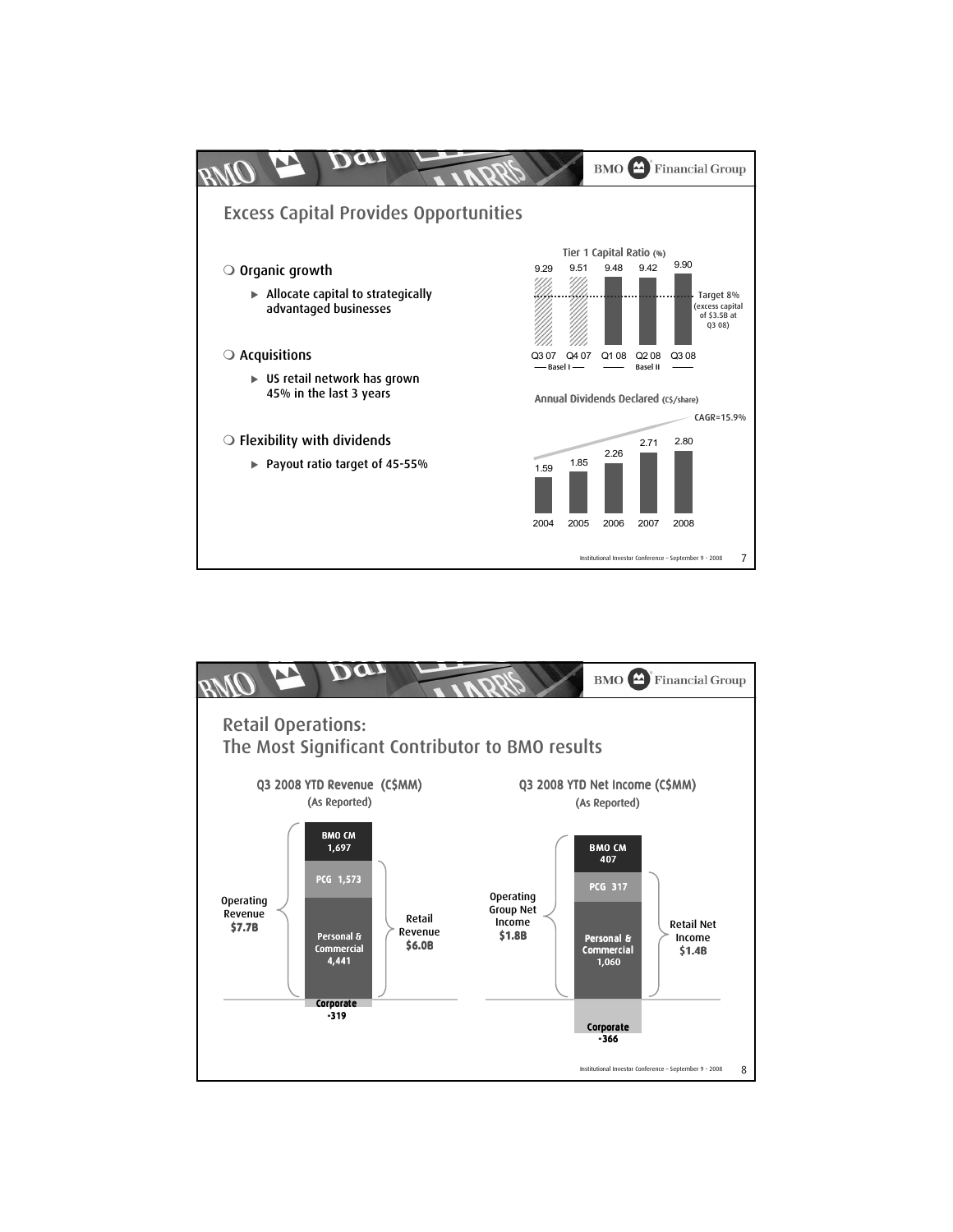

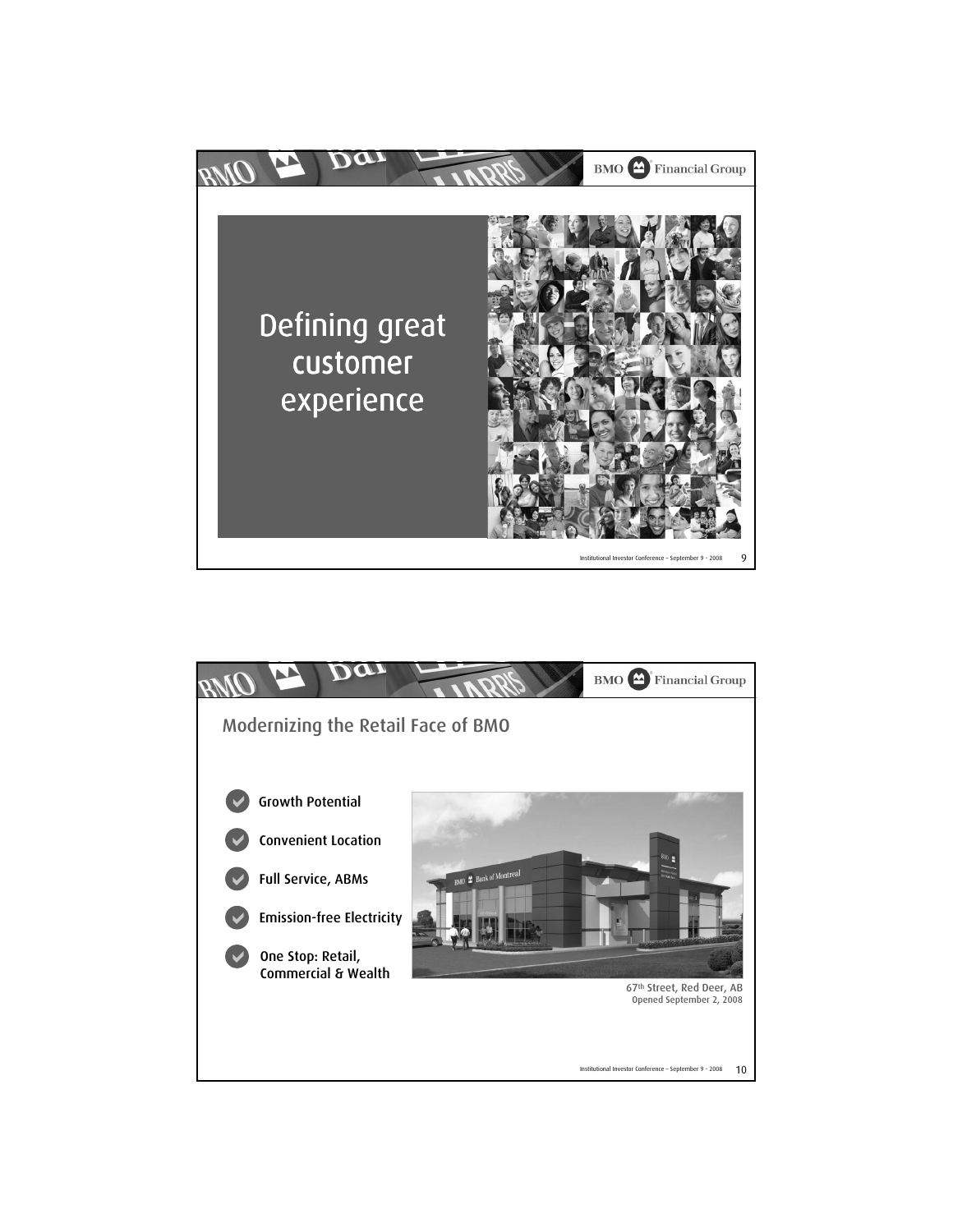

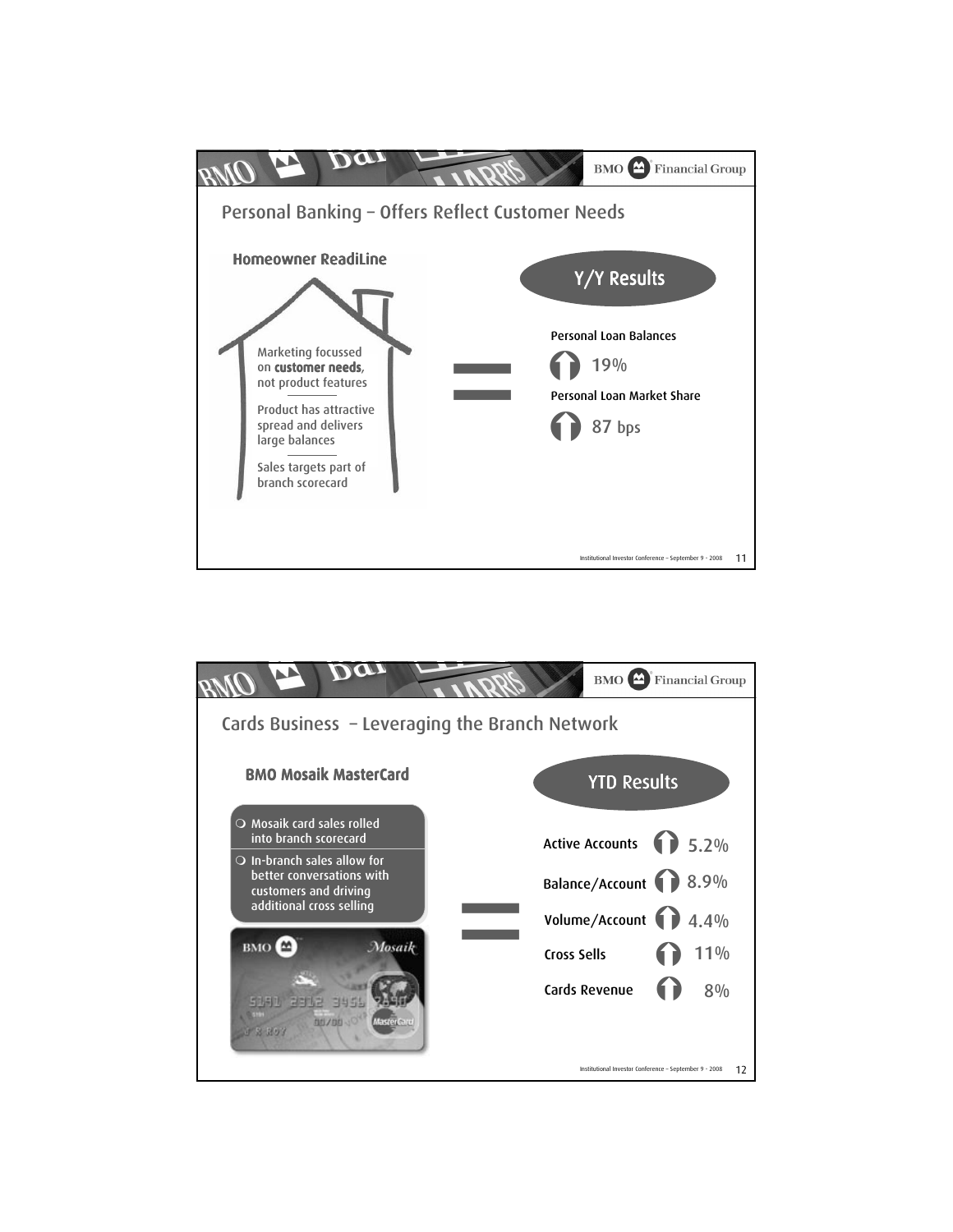